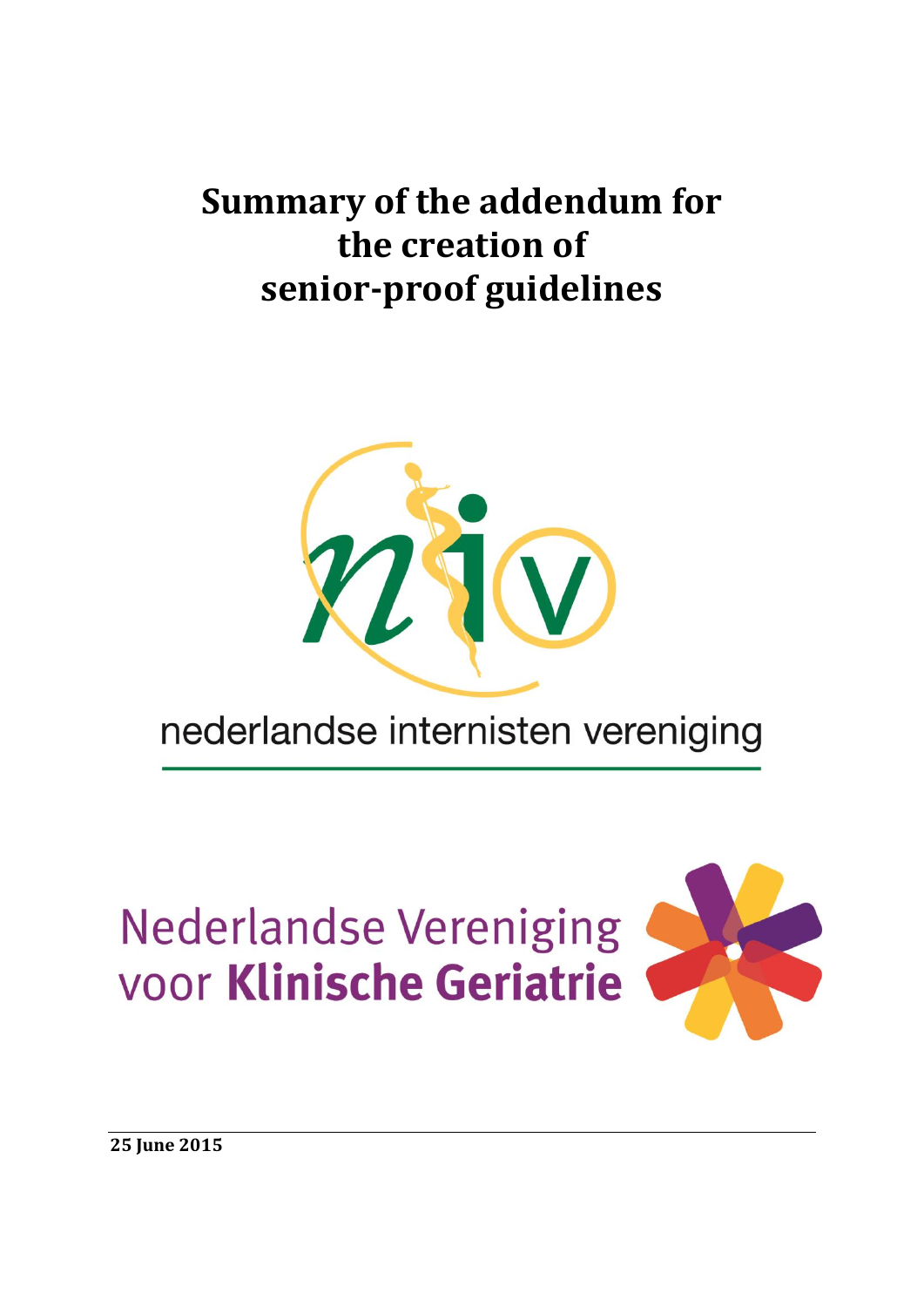

# **SUMMARY OF THE ADDENDUM FOR THE CREATION OF SENIOR-PROOF GUIDELINES**

## **1 Objective of this addendum**

This addendum aims to increase the focus on elderly people in the development of guidelines in the broadest sense of the word (see 2.). Up to now, too little attention has been paid to this (clinically heterogeneous) group in guidelines, and certainly not systematically, i.e. in all stages of the development process. One of the consequences of this is that it is often not clear whether the recommendations apply in turn to elderly people, or only to relatively healthy middle-aged adults. Whether the subject of the guideline concerns a disease (for example COPD), a problem or a complaint (for example chronic pain in elderly people), or a specific intervention (for example combined endoscopic and laparoscopic removal of colonic polyps), this addendum aims to provide support in all cases.

The use of this addendum does not presuppose that one or more clinical geriatricians/geriatric medicine internists are members of the guideline working group by default. Phrased differently: a guideline working group without these specialists may also use this addendum. This addendum is intended both for general guidelines and for guidelines that are specifically aimed at elderly people as a target group.

This addendum was developed as an appendix to Medical Specialist Guidelines 2.0 (version October 2011), and follows the organisation of the development process presented herein as much as possible. Three stages are distinguished in Medical Specialist Guidelines 2.0: the preparation stage, the development stage and the completion stage (Medical Specialist Guidelines 2.0, p.p. 17-19). The preparation stage runs from the moment the development of guidelines is discussed. This includes the choice of a subject and establishing which organisations are involved. The preparation stage lasts up to and including the assembly of a working group. The development stage starts when the working group is complete. The development stage also includes a comprehensive analysis of problem areas, where a variety of stakeholders is heard. The development stage ends when the working group has a draft guideline ready. Each of these stages features a number of main points that are adopted from the Guideline for Guidelines (version 2010) of the former Management Council for the Quality of Care.

#### **2 Categories of elderly people**

This addendum distinguishes four groups of elderly people:

- 1. Relatively healthy elderly people;
- 2. Elderly people with one additional specific (interfering) comorbid condition (disease, disorder). Interfering comorbidity refers to co-existing conditions that have an impact on the disease or disorder that is the subject of the guideline, namely via 'drug-condition, drug-drug, and food-drug interactions'. An example of interfering comorbidity is osteoporosis in elderly people with COPD. Medication with corticosteroids in connection with COPD negatively impacts bone density and increases the risk of fractures.
- 3. Elderly people with multimorbidity (several co-existing chronic conditions), where it does not involve one specific comorbid condition;
- 4. Vulnerable elderly people. Vulnerability in elderly people is understood to mean: 'the decrease of reserves and capacity through an accumulation of deficiencies in several domains'. Vulnerable elderly people have an increased risk of negative health outcomes, such as fall incidents, delirium or functional limitations, non-specific symptoms, such as extreme fatigue or unexplained weight loss, frequently occurring infections, post-operative complications and mortality.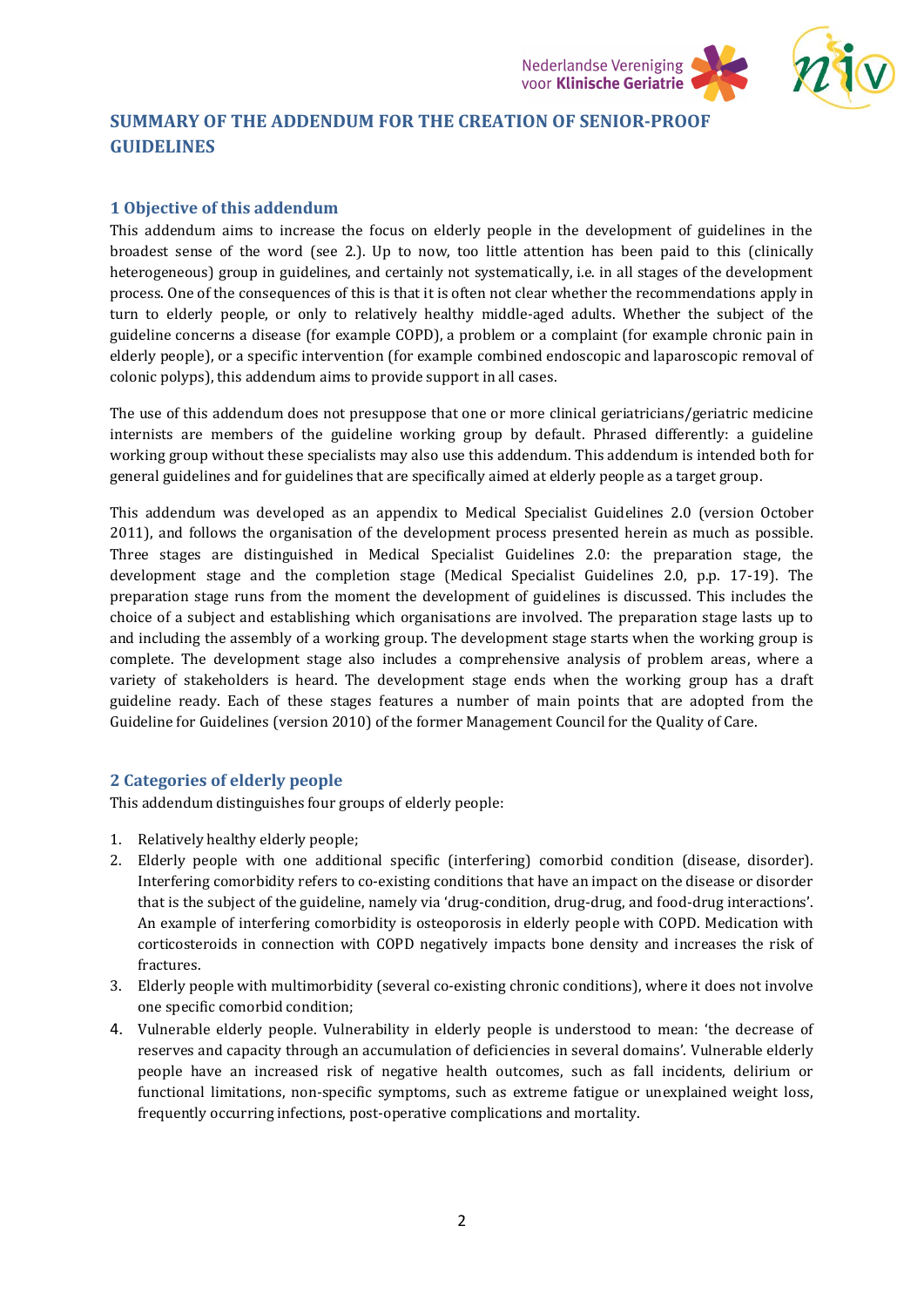

## **3.1 Subject and objective**

The extent to which a specific focus on elderly people is required or desirable within a guideline may be determined by *applying* the criteria, as established by the Management Council for the Quality of Care for the choice of a subject, *to the target group of elderly people*. These criteria are:

- the prevalence of the disease or condition;
- the level of suffering;
- the social relevance; and
- $\bullet$  the expectation that a guideline may improve the quality of care.<sup>1</sup>

Whether there should be a focus on a *specific group of elderly people* as defined above depends on whether or not *prevalent* interfering comorbidity or multimorbidity occurs in the target population of the guideline. For vulnerable elderly people, what will mainly be important is whether prognosis, care organisation or outcome measures justify attention for this specific target group. The lack of scientific literature is, in itself, no reason not to pay attention to one of the groups of elderly people mentioned in the guideline.

In order to verify whether one of the groups of elderly people requires more or less focus than another, a 'quick search' of the literature may be performed where *elderly-specific evidence in the form of systematic reviews of landmark studies* may be examined*.* It is also possible to look at the availability of adjacent guidelines (that are currently being developed), and at the expertise of subject-matter specialists, in particular that of a clinical geriatrician/geriatric medicine internist, and whether this is used.

- Should the initiator of the guidelines decide *not* to focus specifically on *elderly people*, then they state this in the introduction to the guideline, where other considerations for the demarcation of the subject of the guideline are usually mentioned as well.
- If the initiator if necessary, after consultation with the primarily professional organisations involved, and possibly (umbrella) organisations for elderly people and informal carers – decides to focus specifically on *elderly people*, then the following is stated in the introduction to the guideline:
	- the specific target group it involves: elderly people, elderly people with one specific (interfering) comorbid condition, elderly people with multimorbidity or vulnerable elderly people; and
	- the starting questions that take this into account.

# **3.2. Considerations for participation by a clinical geriatrician/geriatric medicine internist and organisations for elderly people in guideline working groups**

The composition of a working group for a guideline is initially determined by the subject. Based on the subject, the professional groups primarily involved are approached by the initiator. When the decision has been made to focus on elderly people, then this is not to say that a clinical geriatrician/ geriatric medicine internist should sit in the working group.

There are various ways in which a clinical geriatrician/ geriatric medicine internist may be involved in a working group:

- participation (where the NVKG/ NIV authorises this as well);
- provision of feedback on draft documents during the development stage or on a consultation basis for a single module;
- involvement in the analysis of problem areas and peer review.

 $\overline{\phantom{a}}$ 

<sup>1</sup> The Guideline for Guidelines of the Management Council for the Quality of Care (2012; p. 7) states: 'The selection of the subject is determined, among others, by the prevalence of the disease or condition, the level of suffering, the social relevance and the expectation that a guideline may improve the quality of care'.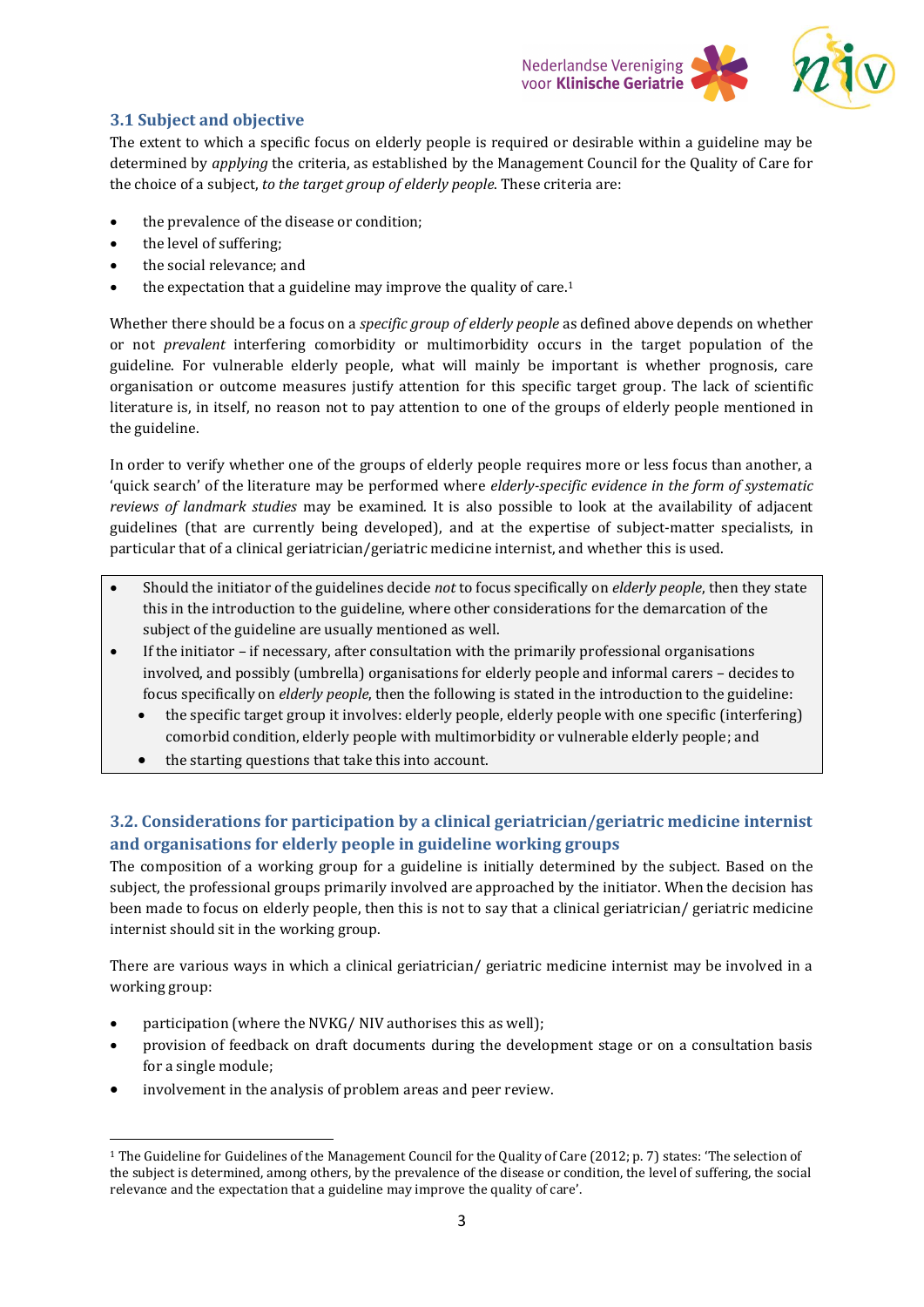## **Nederlandse Vereniging** voor Klinische Geriatrie



When (overall) starting questions in relation to *relatively healthy* elderly people or *elderly people with an interfering comorbid condition* that is (medically) treated are included in the guideline project, deployment may be limited to the provision of feedback within the framework of **peer review**. In the event of an *interfering comorbid condition* it is also possible to consider a medical specialist in the field of this specific comorbid condition.

When it concerns (overall) starting questions *in relation to elderly people with multimorbidity*, a choice between participation during the development stage and providing feedback during the development stage depends on the nature of the multimorbidity.

When (overall) starting questions with regard to *vulnerable elderly people* are included in the guideline project, then participation or the provision of feedback during the **development stage** by a clinical geriatrician/ geriatric medicine internist is an obvious choice.

The beliefs, values or preferences of elderly patients are of importance for the preparation of the appropriate recommendations, in particular during the weighing of the pros and cons of treatment options. Involvement of an organisation for elderly people is therefore desirable (see also 4.4.2).

## **4.1 Inventory and analysis of problem areas**

When attention is paid to elderly people, then the suggested guideline with regard to the *patient perspective* is to involve organisations for elderly people and organisations of informal carers in the inventory of problem areas, and additionally to perform literature research, preferably in MEDLINE and the Cochrane Library. 'Patient preferences', 'patient satisfaction', 'patient experiences', 'patient participation', 'physician-patient relations' and 'shared decision-making' may be used as (controlled) keywords, in combination with the subject, and possibly limited to systematic reviews and/or elderly[tiab] or AGED[Mesh].

#### **4.2 Starting questions and outcome measures**

- Besides outcome measures such as mortality and morbidity, it is possible to consider outcome measures such as quality of life, hospitalisation, cognitive functioning, functional status or treatment burden in relation to elderly people;
- In addition, the required follow-up duration with regard to the outcome measures is considered because this may be of importance in connection with the prognosis (think of the time-to-benefit);
- It is recommended to also determine the relative importance of the outcome measures with the guideline working group.

If the guideline focuses on elderly people, then the relative importance of the various outcome measures for this target group needs to be explicitly stated.

#### **4.3 Systematic review of the evidence**

## **4.3.1 Searching for studies**

#### *With respect to "general" guidelines*

For all the search strategies listed below, the search results may be narrowed down in a later stage to articles with a high average age, or studies in which meta-analyses (of individual patient data), subgroup analyses or results of meta-regression are reported in relation to treatment effect and interactions between treatment effect and comorbidity and/or age categories of elderly people.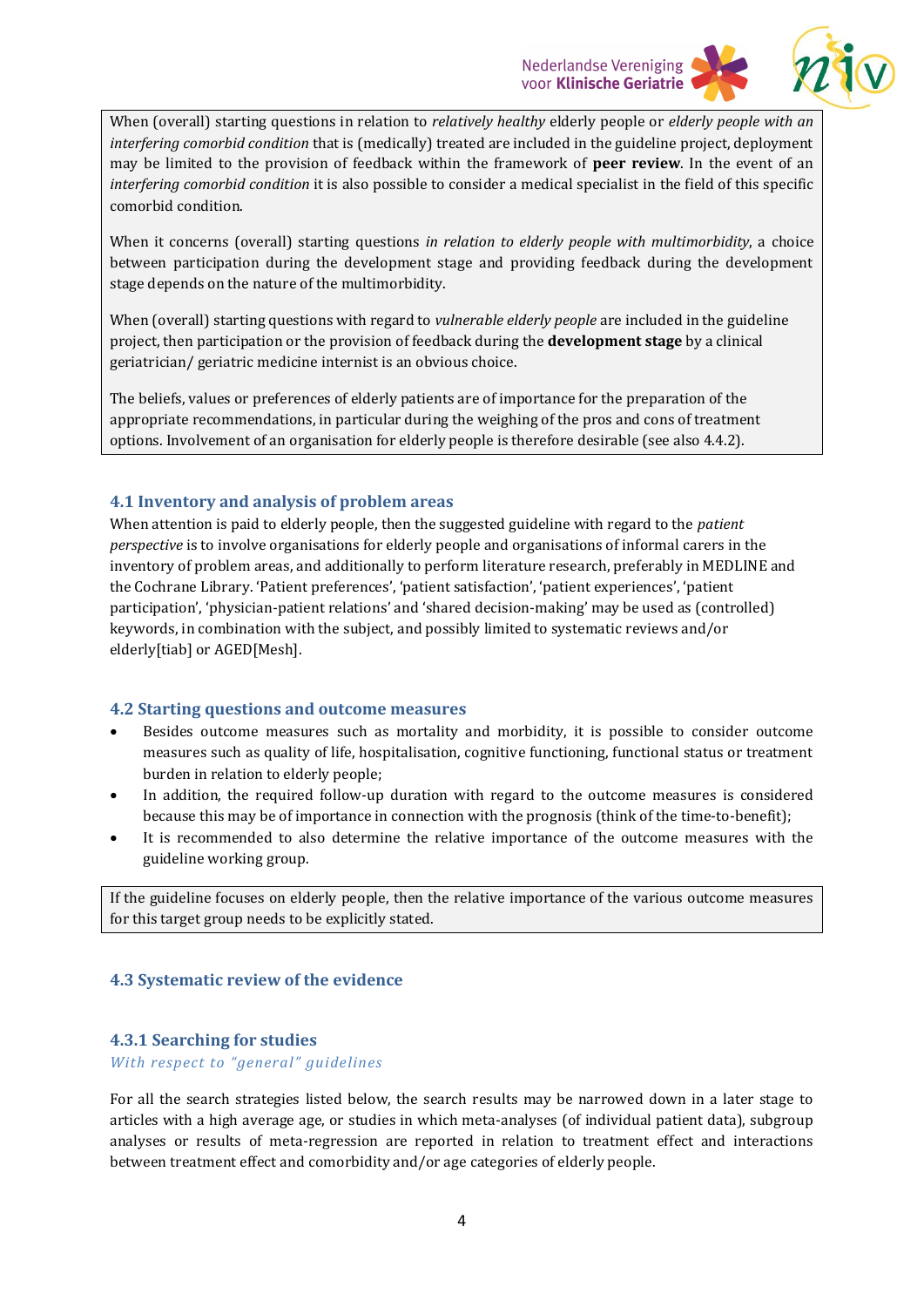

For elderly people of category 1: as a general rule, the same search strategy will suffice as that for younger adults.

For elderly people of category 2: For this category of elderly people, keywords for the relevant comorbid condition need to be included in the search query.

For elderly people of category 3: For this category of elderly people, the following keywords are recommended (in PubMed):

Chronic disease [MeSH Major Topic] OR Comorbidity [MeSH Major Topic] OR "Multiple chronic conditions" OR "Multiple chronic illnesses" OR "Multiple chronic diseases" OR "Multiple morbidity" OR "Multiple comorbidity" OR "Chronic condition" OR "Chronic illness" OR "Multiple conditions" OR "Multiple illnesses" OR "Multiple diseases" OR "Multimorbidity" OR "Multi morbidity" OR "Multi-morbidity" OR "Comorbid disease") AND Aged: 65+ years

For elderly people of category 4: For this category of elderly people, the following keywords are recommended (in PubMed):

"Frail Elderly"[Mesh] OR frail\*[tiab] OR "short physical performance battery"[tiab] OR "Sarcopenia"[Mesh])

#### *With respect to geriatric guidelines*

The search strategies of Van de Glind et al (2014) are recommended for this; see the appendix: geriatrics search filter in the addendum.

#### **4.3.2 Study subjects**

### *Studies on interventions*

With a view to internal validity and the applicability of studies with regard to various categories of elderly people, combining well-performed (systematic reviews of) RCTs and observational studies, preferably prospective cohort research, may have added value, and this depends on the importance of the starting question as established by the working group in the preparation stage.

#### *Diagnostic accuracy of studies*

Preferably focus on systematic reviews on diagnostic test accuracy, or on studies with subgroup analyses and "age factors".

#### **4.3.3 Summarising study characteristics**

For clinical studies that focus on the treatment of diseases that frequently occur in elderly people, a check should be made regarding whether these studies produce the required evidence for elderly people by verifying:

- whether elderly people are well represented in the studies,
- whether it concerns a representative population of elderly people,
- whether the results (effectiveness and toxicity) of interventions in elderly people are specified separately.

# **4.3.4 and 4.3.5 Determining the quality of evidence for every outcome measure as well as the overall quality of evidence**

The overall quality of evidence may vary for the different categories of elderly people because:

various outcome measures may be used;